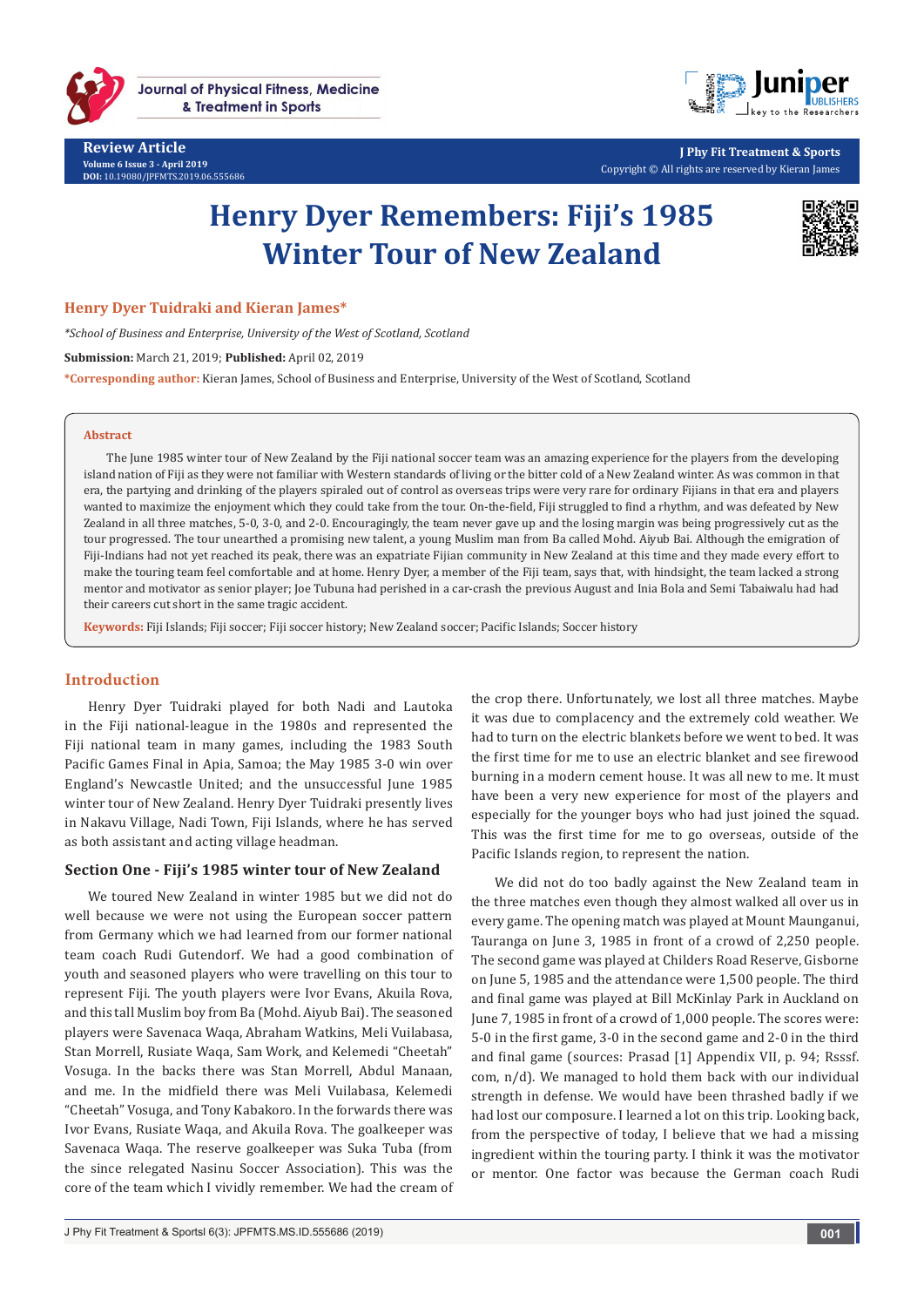Gutendorf had left the team. The English play pattern, which he had brought from Germany to Fiji in 1983, had been grasped by the senior players who were able to implement it with skill. In two years, in the absence of Rudi in Fiji, the attacking and the defensive patterns had faded away to the extent that most of the boys by then had adapted to a new pattern. So, it was a mix of the old and the new. I always take my hat off to the local coach, Billy Singh, for taking the Fiji soccer team through until he passed away. If there had been a senior person close to the team as a motivator or mentor, such as the late Joe Tubuna, his appearance on the field with a few words of encouragement would have made a lot of difference. Billy had played with Tubuna and so they had already developed a working partnership. The boys respected Joe as a player, a captain, and a leader. He had the art to charm the boys with his smile and his talk. He got along well with the boys. He was a very down-to-earth person. I believe that if Fiji Football Association had thought of the small things, such as taking along a motivator or mentor to psych up the team before games, the performance of the team might well have been better.

**Table 1:** New Zealand versus Fiji, Mount Maunganui, Tauranga, June 3, 1985.

| New Zealand (2) 5                                                                                                                                                                                                 | Fiji $(0)$ 0                                                                                                                                                                                                                                      |  |
|-------------------------------------------------------------------------------------------------------------------------------------------------------------------------------------------------------------------|---------------------------------------------------------------------------------------------------------------------------------------------------------------------------------------------------------------------------------------------------|--|
| Colin Walker 30, 64, 69, Kevin Hagan<br>33, Greg Little 61.                                                                                                                                                       |                                                                                                                                                                                                                                                   |  |
| <b>New Zealand:</b> Clint Gosling, Richard<br>Mulligan, Ceri Evans, Malcolm<br>Dunford, Keith Hobbs, Duncan Cole<br>[c], Kevin Hagan (Declan Edge), Colin<br>Walker, Greg Little, Peter Henry, Peter<br>Simonsen. | Fiji: Savenaca Waqa,<br>Keverieli Salesi, Abraham<br>Watkins, Abdul Manaan,<br>Stan Morrell, Henry Dyer<br>Tuidraki, Ivor Evans, Rusiate<br>Waqa, Sam Work (Mohd.<br>Aiyub Bai), Meli Vuilabasa<br>(Kini Tubi), Kelemedi Vosuga<br>(Akuila Rova). |  |
| <b>Venue:</b> Mount Maunganui, Tauranga.                                                                                                                                                                          |                                                                                                                                                                                                                                                   |  |
| <b>Referee:</b> Gary Fleet (New Zealand).                                                                                                                                                                         |                                                                                                                                                                                                                                                   |  |
| <b>Crowd: 2,250.</b>                                                                                                                                                                                              |                                                                                                                                                                                                                                                   |  |
| <b>Coach:</b> Kevin Fallon.                                                                                                                                                                                       | Billy Singh.                                                                                                                                                                                                                                      |  |

I remember the first game we played at Mount Maunganui. As I said, we played our hearts out. At times we started to argue amongst ourselves. No-one knew that we were arguing because it was in the Fijian language. It was only about how to strengthen our defense and how not to take any further punishment. As often happens in Fiji soccer today, there was a lot of crowding up and no-one on the side-lines to tell us to use the flanks. There was no-one who was reading the game from outside to tell us our weaknesses and our strengths. There are two points here. There was no motivator and no strategist or technical adviser. However, during this tour, the Fijian community in New Zealand looked after the boys well. They were there to cheer the boys on during the games and they hosted the boys after the matches were finished. Today, when the national team leaves our shores, they should consider that they are taking Fiji's name and that they are going as ambassadors. They should be prepared to counter and display all aspects of the modern approach to the game. They should have a structure to their play. It would be better to have two or three patterns and then stick to those two or three patterns. Then, if the team or the squad changes, the pattern is still there. I know it will not be easy to reach this standard of preparation and performance. It will not be done overnight. It will take a period of time, perhaps three years or five years.

I hope that Fiji Football can look into these issues especially when the various national teams go on overseas tours. Our national team and the Under-20s team should both have at least two overseas tours per year. This will bring standard and composure to the players and bring the teams' games up to the modern world standard. It is a wonder that the other Pacific nations which we used to thrash, such as Solomons and Vanuatu, are now our biggest threats and continually beat us. I don't know what is happening with our performance as we play more tournaments and league matches than the other Pacific nations. We have the talent in the villages and in the rural settlements in the cane-belt areas (the western region of Viti Levu plus Labasa) to become a successful soccer nation at Oceania level and possibly beyond that. If we could beat Newcastle United, Australia, and New Zealand in the 1980s [2], I am sure that, with careful strategic planning and expert leadership, we can be close to NZ and Australia or even above them. I pray that one day maybe government or FIFA or Oceania Confederation will come in to evaluate and alleviate all aspects of the game's management and performance. When we were doing well, in the past, the rugby crowd and players used to follow us. They mingled with us very closely because in our performances we had shown ourselves to be a notch above them. Beers were given to us by the soccer crowd just like a packet of cigarettes today. You would just walk into a shop and they would give it. This is evidence of the support which existed for soccer back then, but the game was heading in the wrong direction because there were no overarching strategic plans either on-the-field or off-the-field. Today rugby may be laughing at our sport of soccer because of the placing that they have in the world rankings compared to our placing. The talent in the villages is a constant factor and can be used to play either or both sports. Therefore, rugby's success compared to soccer's must be due to superior strategic planning and management. I believe that Rajesh Patel (Fiji Football president) has the vision to put Fiji back on the soccer map (Table 1).

Unfortunately, Fiji's soccer success in the past is not widely known among the younger people. If the younger soccer fans knew about Fiji's soccer history, then it would be a source of pride and inspiration. When former star soccer players go to watch the senior games today the crowd does not seem to know them or consider them as somebody. However, they are unaware that they were the driving forces of soccer in that previous era. Soccer history largely exists in verbal form, rather than in written form, in Fiji; and this means that it can fade away as one generation disappears. Lack of interest is another factor for the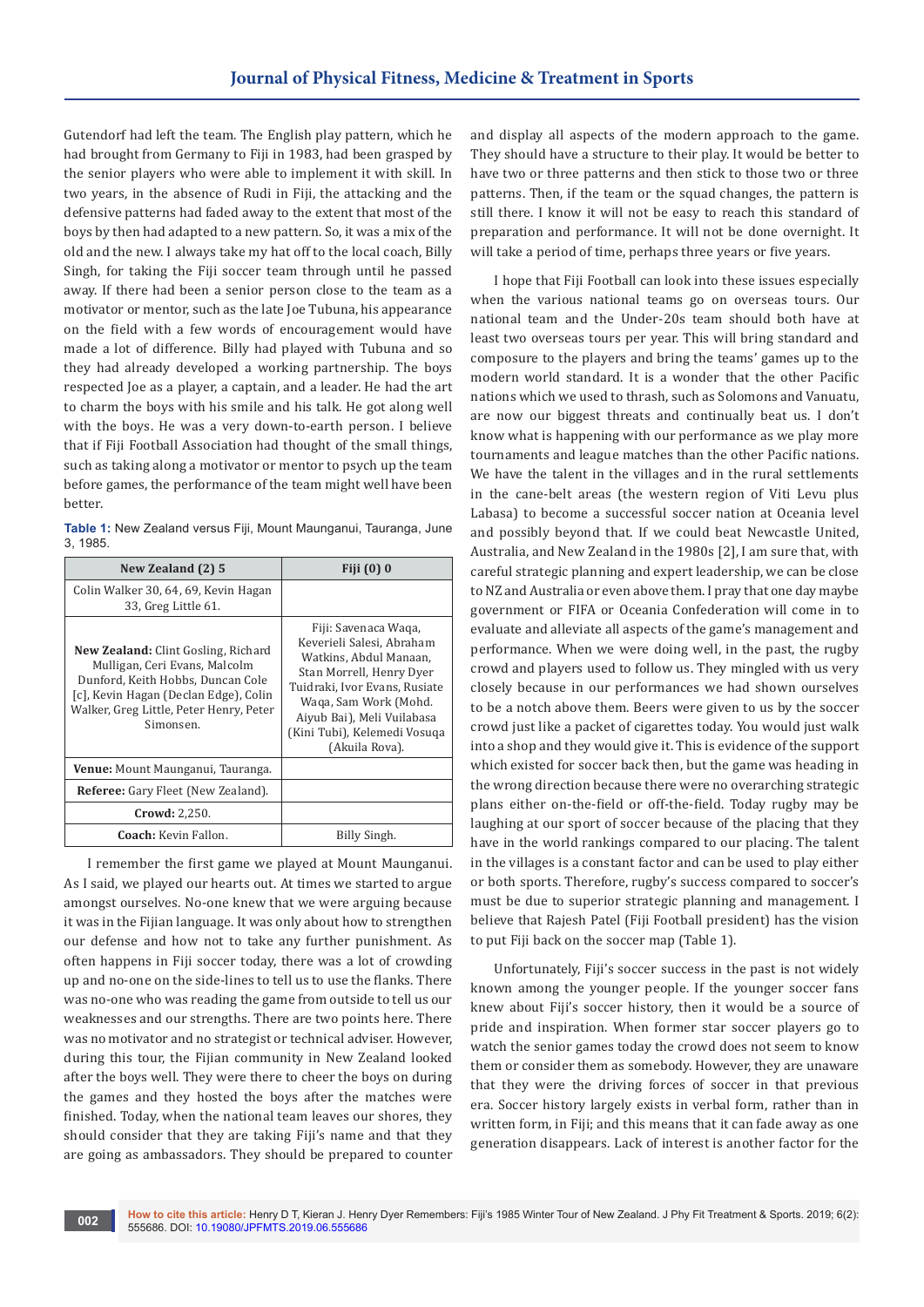dearth of substantial written soccer history in this country. To recap, the 1985 winter tour of New Zealand was a lesson for me personally and for Fiji soccer. Figure 1 depicts Henry Dyer Tuidraki (left) and Meli Vuilabasa, Fiji teammates on the 1985 tour, reunited in Ba Town on 2 June 2015 (Figure 1).



**Figure 1:** Henry Dyer Tuidraki (left) and Meli Vuilabasa, Fiji teammates on the 1985 tour, reunited in Ba Town on 2 June 2015.

**Section Two – The Restaurants and Nightclubs of Old Lautoka, by Henry Dyer Tuidraki**





This section discusses the restaurants and nightlife of Old Lautoka City, Fiji Islands, in the 1960s through to the 1990s, as recalled by the ex-Nadi and Fiji soccer champion Henry Dyer Tuidraki in conversation with Kieran James on April 16, 2015. Lautoka has changed. Today there are new buildings as compared to the colonial buildings of the first business houses. There were only a few Chinese people before at that time. I remember Eddie Hin and Kum Poi. I was brought up with some of them then in the early-1960s through to the 1970s. We went to church with most of the Chinese community at the Evangelical Fellowship Church which was located just beside Jasper Williams High School. The church still stands today. The pastor then was Pastor Cairns. His son, Pastor Cairns Junior, took over. This is when I learned about the Chinese community at an early age as I became friends with them. One of the Chinese children (Graeme Leung) became the chairperson or president of the Law Society. Figure 2 depicts Fiji Islands with Lautoka City and Nadi Town being seen in the upperleft (north-west) quartile of the largest island Viti Levu. Figure 3 provides a map of Lautoka City Center, featuring Churchill Park, Namoli Village, Naviti Street, and Hunter's Inn Nightclub which is housed within the Lautoka Hotel compound on Tui Street (and is marked by the initials LH on the map) (Figures 2 & 3).

**Table 2:** New Zealand versus Fiji, Childers Road Reserve, Gisborne, June 5, 1985.

| New Zealand (2) 3                                                                                                                                                                                                                                            | Fiji (0) 0                                                                                                                                                                                                                           |
|--------------------------------------------------------------------------------------------------------------------------------------------------------------------------------------------------------------------------------------------------------------|--------------------------------------------------------------------------------------------------------------------------------------------------------------------------------------------------------------------------------------|
| Colin Walker 32, 59, Steve<br>Sumner 36.                                                                                                                                                                                                                     |                                                                                                                                                                                                                                      |
| New Zealand: Clint Gosling,<br>Richard Mulligan (Greg Little),<br>Ken Cresswell, Malcolm Dunford,<br>Keith Hobbs, Sean Byrne (Ceri<br>Evans), Peter Simonsen, Duncan<br>Cole [c] (Peter Henry), Steve<br>Sumner, Kevin Hagan (Kevin<br>Birch), Colin Walker. | <b>Fiji:</b> Savenaca Waqa, Abraham<br>Watkins, Abdul Manaan, Stan<br>Morrell, Henry Dyer Tuidraki,<br>Shah (Kini Tubi), Ivor Evans,<br>Sam Work, Meli Vuilabasa, Tony<br>Kabakoro (Kelemedi Vosuqa),<br>Akuila Rova (Rusiate Waqa). |
| <b>Venue:</b> Childers Road Reserve,<br>Gisborne.                                                                                                                                                                                                            |                                                                                                                                                                                                                                      |
| <b>Referee:</b> John Cameron (New)<br>Zealand).                                                                                                                                                                                                              |                                                                                                                                                                                                                                      |
| <b>Crowd:</b> 1,500.                                                                                                                                                                                                                                         |                                                                                                                                                                                                                                      |
| <b>Coach:</b> Kevin Fallon.                                                                                                                                                                                                                                  | Billy Singh.                                                                                                                                                                                                                         |

Most of the Chinese restaurateurs have moved on to different businesses. One of the restaurants then was Yang's, located beside the Globe Theater. The Globe Theater was located on the corner of Naviti Street and Vakabale Street just opposite Jolly Good Restaurant and the market. A Chinese provision and lolly shop are located there today (i.e. April 16, 2015). Yang's Restaurant was located around three stores away from Globe Theater, further down on Naviti Street (in the direction towards MH and Nan Yang Seafood Restaurant). Business in Lautoka then was very slow compared to today. Inside the Filipino tailor shop today (opposite the market on Vakabale Street) you can still see the stairway which used to lead up to the Globe Theater. The restaurant called The Great Wall of China Restaurant on Naviti Street (opposite Renee's Pub) was not open then. Those Chinese came in later although now I have heard that that family claims to be the leader of the Chinese community in Lautoka (Table 2).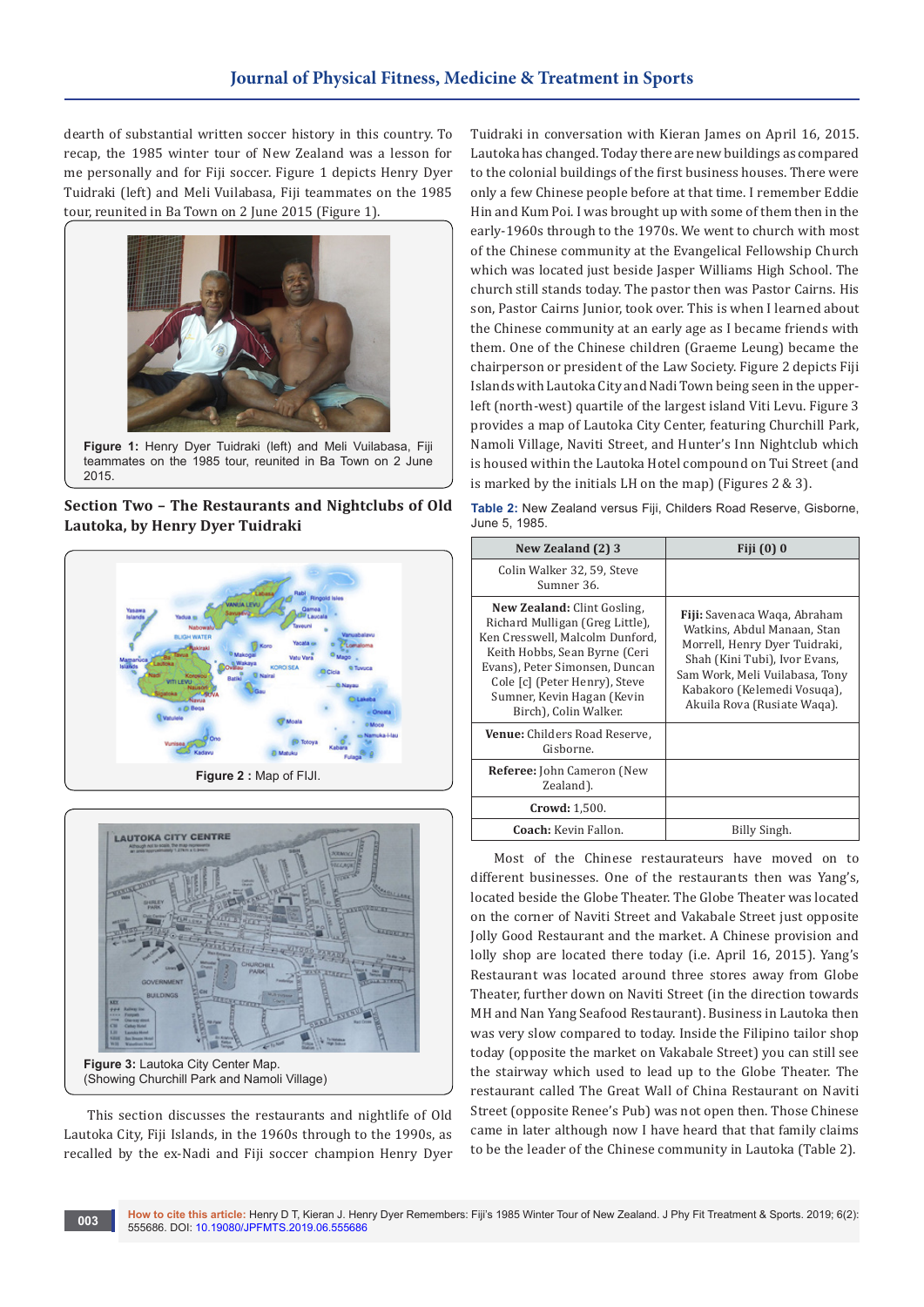There was also the Crown Theater. It had wooden walls. It is where In fashion store is located today on Vitogo Parade. It was really old when we started going to cinemas then. I don't know for how long it had been standing before I was born in the early-1960s. The third cinema was the Mayfair Theater which was located where Village 4 is today. Crown Theater closed down a long way back, years before the Globe Theater closed. This was probably due to its age. It might have been difficult to resurrect it. There were only two curry house shops in Lautoka, Narsey's and Bombay Lodge. Narsey's was located beside the Pacific Transport Headquarters which is now one of those big takeaway restaurants in Lautoka. Narsey's was located on Yasawa Street; it was about the sixth shop from the corner and opposite from the bus station. At Narsey's they had a variety of curries and they were the best in town then. I remember because, when I first worked as a dockworker at Lautoka Wharf (age 17) when I got my pay (around \$17-per-shift which was big money), I used to see the drift of the dockworkers towards this curry house. This is how and when I got my first taste of curry restaurant food in Lautoka. Today this restaurant is still there but with a different owner and a different name. Back then to have a meal away from home was like going to America and coming back. It seemed like that to me then as a child. There were other curry houses such as Bombay Lodge on Naviti Street (opposite Sugar City Mall) but Narsey's was a famous place and everyone was heading there (Table 3).

| Table 3: New Zealand versus Fiji, Bill McKinlay Park, Auckland, June |  |  |  |
|----------------------------------------------------------------------|--|--|--|
| 7, 1985.                                                             |  |  |  |

| New Zealand (1) 2                                                                                                                                                                                                                         | Fiji (0) 0                                                                                                                                                                                                                        |
|-------------------------------------------------------------------------------------------------------------------------------------------------------------------------------------------------------------------------------------------|-----------------------------------------------------------------------------------------------------------------------------------------------------------------------------------------------------------------------------------|
| Steve Sumner 8 (pen), Shah 64<br>$($ og).                                                                                                                                                                                                 |                                                                                                                                                                                                                                   |
| <b>New Zealand:</b> Frank van Hattum.<br>Richard Mulligan (William<br>McClure), Ceri Evans, Malcolm<br>Dunford, Keith Hobbs, Duncan<br>Cole [c], Peter Simonsen, Steve<br>Sumner, Peter Henry, Greg Little<br>(Kevin Birch), Kevin Hagan. | <b>Fiji:</b> Savenaca Waqa, Abraham<br>Watkins, Stan Morrell, Kini<br>Tubi, Henry Dyer Tuidraki, Shah<br>(Keverieli Salesi), Ivor Evans,<br>Rusiate Waqa (Tony Kabakoro),<br>Sam Work (Vyas), Meli Vuilabasa,<br>Kelemedi Vosuga. |
| <b>Venue:</b> Bill McKinlay Park,<br>Auckland.                                                                                                                                                                                            |                                                                                                                                                                                                                                   |
| <b>Referee:</b> Bill Munro (New<br>Zealand).                                                                                                                                                                                              |                                                                                                                                                                                                                                   |
| <b>Crowd: 1,000.</b>                                                                                                                                                                                                                      |                                                                                                                                                                                                                                   |
| Coach: Kevin Fallon.                                                                                                                                                                                                                      | Billy Singh.                                                                                                                                                                                                                      |

Yang's Restaurant was the top-class restaurant in Lautoka then. They would fix the dish up with real Chinese spices. It was a top-class restaurant and not just a café or takeaway shop. There was another Chinese restaurant, Eddy Hin's. They still have this restaurant, but I don't know who the owners are now. Nan Yang Seafood Restaurant is located in the same shop too. There were only two Chinese restaurants back then. More people went to Yang's probably due to its location near to the bus station, the center of town, and the taxis. At that time the Indian community was very closely-knit. They did not mingle with the (indigenous)

Fijians much perhaps due to fear of discrimination. It was very hard to play soccer on the field with the Indian children. They had a soccer ball and you would sit on the side-lines waiting to play and they would say "no Fijians" perhaps because we were perceived to be stronger and rougher. At night you would seldom see an Indian on the street compared to nightlife today. They have opened up to this side of life much more now. The dress style of the young Indian girls today is different. Back then you would not see girls wearing tight jeans or long pants. They used to just wear Indian clothes such as saris. If you saw an Indian girl, then in long pants everyone would look at her and you would hear the passing of remarks. At that time, I am sure that the Indian population of Lautoka was significantly higher than it is today because of emigration.

There were only four nightclubs in Lautoka. The oldest of them all was Raymond's Night Club. Today it is a warehouse building connected to the wharf. It was right at the edge of the gate to the wharf. This nightclub had a balcony where you could look out towards the Bekana Island, Namoli Village, and beyond. This nightclub was the meeting-place for the local (indigenous) Fijian crowd. The owner was Raymond Wong. His son is Patrick Wong. He is one of the tourism big boys today. As at February 2007 he was the general manager of Matamanoa Island Resort and in 2009 he was Tourism Fiji chairperson. Patrick was a former boxing champion in bantamweight. We used to go to this nightclub just to see what life was like after nightfall. It used to close around 1:00 a.m. It shut down around the same time as Globe Theater or just prior to that. This would have been in the late-1970s or early-1980s. It was very similar to the atmosphere you find today at Deep Sea Nightclub in Nadi or Renee's Pub in Lautoka. People who have money take the floor and those who go to watch stand aside and wait for the chance to push their way in and take advantage of the benefits. This was just a joke to us as youth. We would sit back and watch how things worked in the nightclub. We just wanted to get a buzz before we went home. I remember I was there one night because I wanted to see what life was like in a nightclub. My uncle (Eneri Ratudradral) was a rugby player for Lautoka then. When he saw me, he said: "Hey nephew, come here." I thought he was happy to see me. This was in the nightclub. He asked me who I had come with. I said: "With my friends." Then he pulled out his belt and he said: "I want to see you go down these stairs and then run home to the village." He was referring to Namoli Village where I then lived (refer to Figure 3). This did not deter me as we had quite a large group and we would always move together (either to play sports or to go to functions or to see what nightlife was about).

The second nightclub was Whiskey Town. This nightclub was located at the top of the stairway next to Bargain Box and near to the Australian betting shop on Vitogo Parade. This nightclub had no escape route. The only way out was the stairwell which you had come up! This nightclub was a very rowdy place perhaps because it was in the town area. It was not open during the daytime. Whiskey Town was more often frequented by the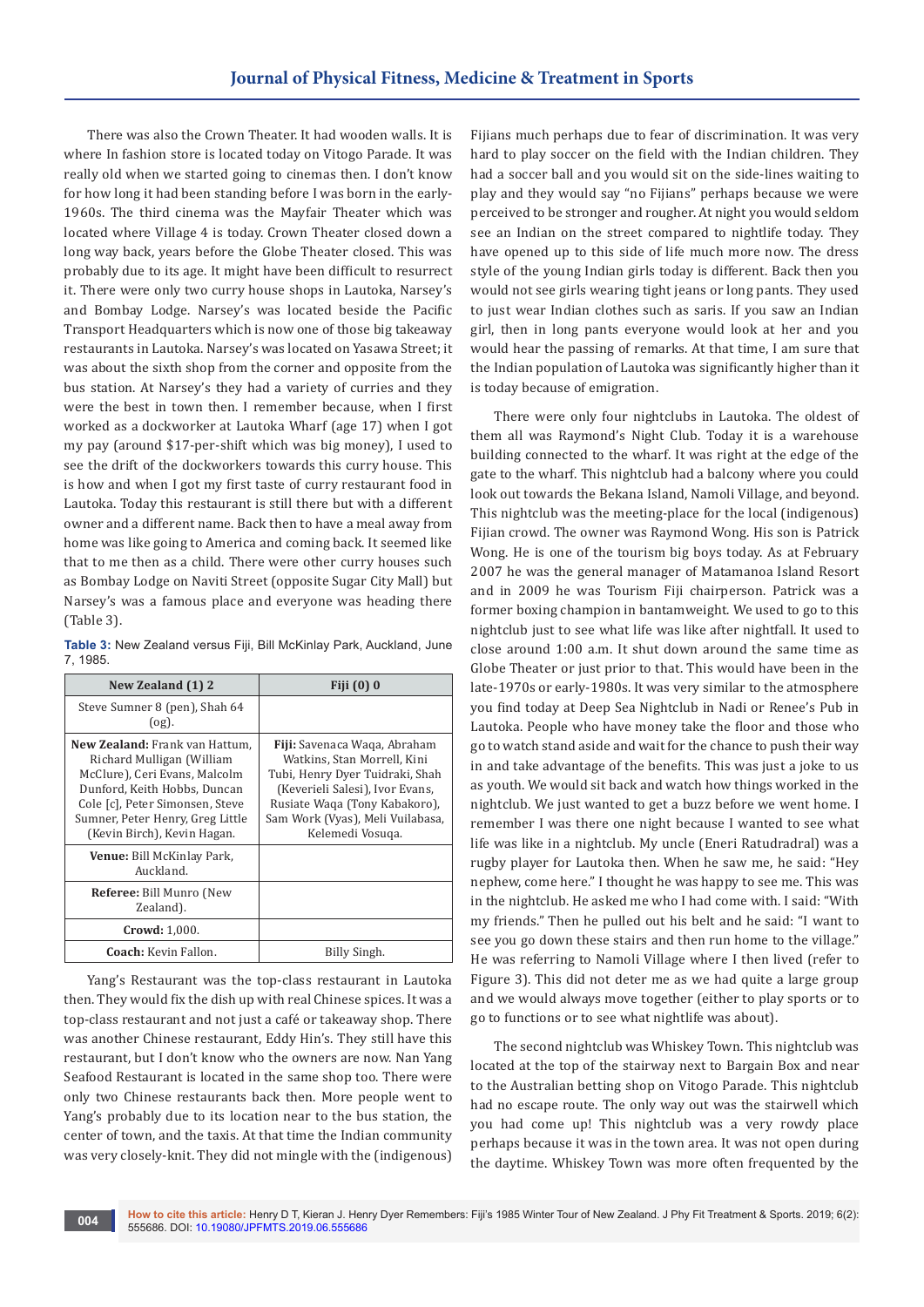villagers from the Lautoka area than Raymond Wong's nightclub was. The villagers came from Vitogo, Naviago, Vuda, and Namoli. It was easier than for the people from Vuda to come to Lautoka. We used to watch fights breaking out as a result of arguments which spiralled out of control. We would see fights but there was always something more to it than was obvious to people at the time. Sometimes fights would spill out on to Vitogo Parade. This nightclub was closed sometime after Club 21. It was easier for people to go to Whiskey Town because going to Raymond's meant a long walk back home to the village. Raymond's closed down first and then Club 21 and then Whiskey Town. Whiskey Town was at the center of the city and so it was the number one venue for the city's nightlife. This venue was the place where everyone went to for sports and social. It offered easy access to everybody. (Lautoka Club had already opened back then.)

Club 21 closed down before Whiskey Town. The location was opposite where Great Wall of China Restaurant is located now on the south side of Naviti Street (about halfway between Vidilo Street and Vakabale Street). I think it is upstairs from next to the Chinese phone shop called Dickson's. There was an indoor spiral staircase up to it which is still there today. This was a nightclub for the young working generation and the schoolchildren. By contrast, Whiskey Town was for the villagers and the local (indigenous) Fijian community. Club 21 had a very good atmosphere because all communities around Lautoka met there. This is where the young generation, which schooled in various places around Lautoka, came to meet up with each other in the evenings. I used to go there when I was in Ba Provincial Secondary School and later. Ba Provincial Secondary School was located at first where the present Housing Authority Office is today (beside Coronation Church). When I studied at this school it had already moved to its present location. Club 21 was very lax in checking whether you were of drinking age. You just had to look smart and act smart. There were fights there also. Sometimes old rivalries would lead to fights (for example, Waiyavi boys versus Topline boys). (Topline is a suburb on the outskirts of Lautoka.) This was a meeting place too during the eight-week school holidays. It used to be absolutely jam-packed. This nightclub was for all communities, but it was mainly patronized by the (indigenous) Fijians and the part-Europeans because the Indians tended to stick to themselves.

There were no Indian nightclubs then. The only place that the Indians went to occurred much later. It was opened just a few years back. That is the nightclub opposite the Sugar City Mall on Naviti Street. At that location there used to be the Galaxy Nightclub although it came later than the other nightclubs already mentioned. It only opened in the late-1970s. It was for the upper-class. It had a new type of dance-floor, lights underneath the floor, and the flickering balls which lit up the walls. Galaxy Nightclub was also mostly for the Fijians and the part-Europeans. It was later one of the busiest places of them all. In that central location the transport and the food were easily accessible, and this factor ensured its popularity. None

of the restaurants open now in Lautoka were open back then. Tigers and Jolly Good have only been there for a short period of time (perhaps eight or nine years). I used to go to Lautoka Club but not all that often. I would go there for a drink or for special functions. Figure 4 shows the second-mentioned author Kieran James (left) with Jenny Leung at the Lautoka Club in 2014. Figure 5 depicts Henry Dyer Tuidraki (left) with the ex-Lautoka Blues soccer champion Wally Mausio also at the Lautoka Club in October of the same year (Figures 4 & 5).



**Figure 4:** Kieran James (left) with Jenny Leung at the Lautoka Club in 2014.



**Figure 5:** Henry Dyer Tuidraki (left) with the ex-Lautoka Blues soccer champion Wally Mausio also at the Lautoka Club in October of the same year.

Sports and Social was another nightclub. At that time there were four nightclubs – Raymond's, Whiskey Town, Club 21, and Sports and Social. Galaxy was opened after Raymond's had closed down. Sports and Social Club was meant for the sports people of Lautoka. It was designed as a place for sportspeople to gather after matches. Sports and Social Club was located right beside Churchill Park. It was a building just to the right of the ticket booth at the Churchill Park main entrance. The building has since been demolished. It was where all the sportspeople and people from all sectors of life would meet together after the game and they would stay there until it was time to head home. We enjoyed meeting with the older generation of that time as they enjoyed us serving their beers and we would show respect to them. It gave them a touch of youth again. I remember old George Farrell, Alosi Johns and her husband David Johns (my uncle), Mrs. Millie Ah Tong, and Dr. Tuidraki. They were the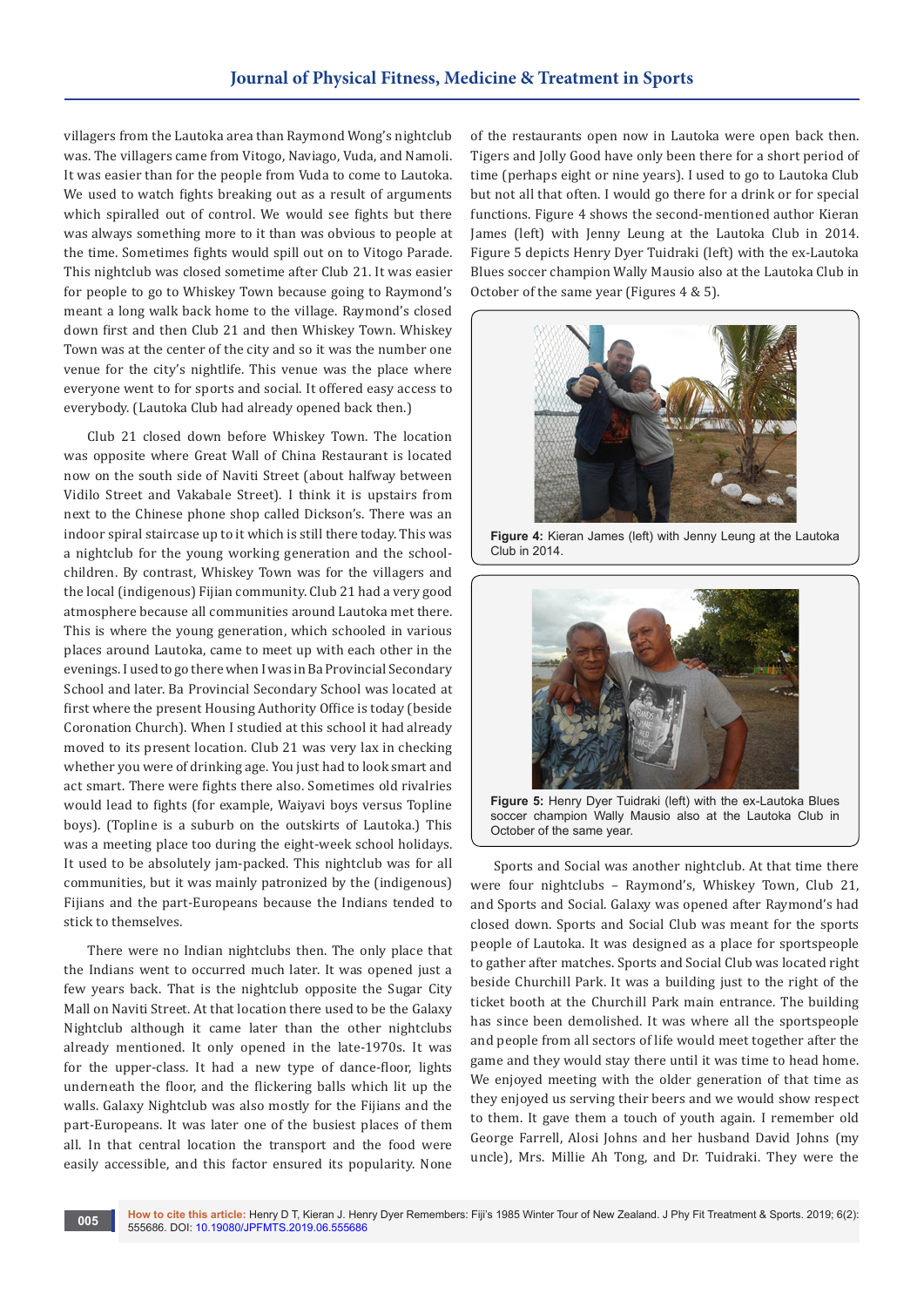regulars of the club during that time.

The Sports and Social Club was for the older working crowd. This was their pub. The younger generation sometimes would spill over and mingle with the older guys in the hope of receiving more beers because the older crowd, then as now, had more money. Sports and Social was where the younger generation would look to. It was a Nadi Club type of place but for the matured (indigenous) Fijians. It was patronized by government workers and private-sector workers. There were fights there sometimes when the older respected citizens were not around. The fights used to be extremely brutal because there were two empty streets and a whole playground to use for fights. You had to either fight or run for your life. We used to enjoy it. We would stand on the sugar-cane tramlines and watch. We would see people run or get knocked out. This club was open during the daytime as well. At one stage food was available but then that was stopped. People were very sad when this club closed. This was one of the saddest moments for Lautoka as it was owned by the locals. Even today, when I walk past that place, the memories keep coming back. It has been demolished for over ten years now and nothing has been done. I hope something can be done to resurrect it again. Club 21 changed its name to Great Wall of China. Now I see a restaurant in Naviti Street called Great Wall of China and I assume that they borrowed the name from the nightclub and/or that there were some connections through maternal links. The real Great Wall person was Raymond Wong (Patrick Wong's father) who also owned Club 21. Patrick Wong is in the tourism sector now. At one time he was managing one of the island resorts. I am really not sure where he is now.

Yang's Restaurant was owned by Alfred's family and Eddie Hin's restaurant was owned by, of course, Eddie Hin. He also had a lemonade / soft-drink company. There was a Chinese restaurant in Eddie Hin's building on the ground floor. I don't remember the name of the restaurant. There was a small milk bar there at the entrance to the restaurant. Many Fijian ladies were working there. This restaurant was open from the mid-1970s to the early-1980s. It may even have existed as far back as the 1960s. I used to go there sometimes when I was a young schoolboy at Drasa Avenue School. (I left Drasa Avenue School in 1975.) I would have a milkshake there for 20 cents. You could sit inside the shop and have a milkshake. There was another milkshake restaurant owned by a Gujarati family called S.B. Maharaj. It was located near the Crown Theater, opposite the hockey grounds. I would meet with other schoolchildren there to have a milkshake. If I had 20 cents spare, I would stop there after school to have a milkshake with other Drasa Avenue schoolchildren. Today that milkshake would cost \$3 or more. The milkshake glass was very tall and very wide (perhaps nine inches by four inches). If I had 40 cents, I would have two. It would take until dinner to finish the two milkshakes. I used to enjoy sipping them very slowly. Things back then were very cheap.

Other nightclubs opened and closed but they did not have the longevity of the four clubs I have mentioned plus Galaxy

Nightclub. At one time there was a lack of nightlife in Lautoka. This was during the mid-1980s. The Sport and Social Club closed around 13 years ago. Before these nightclubs closed people from as far away as Ba, Tavua, and Vatukoula would come down to Lautoka because it was a city. They would enjoy the nightlife and spend the night there. That same crowd from the 1980s then gravitated to Nadi because Lautoka's nightlife had died. By this time, I also had moved to Nadi. The crowd would travel from Tavua to as far away as Nadi just to enjoy the nightlife. By that time (late-1980s) the tourism industry in Nadi had just started to boom. Lautoka now has a lot of nightlife again. The community has changed its approach to life. People have become friendlier amongst themselves. The present nightclub at Lautoka Hotel (now called Hunter's Inn) opened sometime during the early-1980s. It is called the *Qara Vatu* (in English: The Tomb). I remember going there. It was a different style to the other nightclubs. It had a different atmosphere as it appeared that you were really in a stone cave. There were lights, music, and a bar. We used to frequent this place only when we had money. Now the place is for anybody; before it was mostly for the young (indigenous Fijian) crowd from the nearby villages and communities. They all respected each other until it started getting a bit rowdy. My memory is strongest of the places I went to when I was very young which includes neither the Galaxy nor the Tomb.

There was also a nightclub which opened up in the Namoli Industrial Area (at the back of Namoli Village and close to the sea). This nightclub was also an attraction but unfortunately it did not last for long. This place was frequented mostly by the villagers and the other (indigenous) Fijians. It only lasted for around four or five years. It was great to have a night out there because you had a view of Bekana Island and the lights of the Lautoka Wharf; and you had the breeze. It was owned by a local. I do remember that beer was cheap there. I had a lot of friends there as I grew up in Lautoka. I used to really enjoy the nights there. This nightclub was opened much later, around the mid-1990s. Sometimes I would visit because I would frequently go back and forth between Nadi and Lautoka. Since I grew up in Namoli Village I always retain a strong attachment to Lautoka. I have my mother's family residing there too.

**Section Three** - **The Sea God Visits Namoli Village / Basketball at the Chinese School, by Henry Dyer Tuidraki**. This section discusses the visit of the Sea God to Namoli Village, Lautoka City, Fiji Islands, as recalled by the ex-Nadi and Fiji soccer champion Henry Dyer Tuidraki in conversation with Kieran James on April 23, 2015. There is also a discussion about the places which traditional mythology and Christianity inhabit in the minds and hearts of the average Fijian villager today; and how some but not all villagers attempt to integrate these two belief systems, whilst others cling to Christianity and reject earlier traditions.

The players who made it to the Fiji team from basketball came from Namoli Village and most of them succeeded because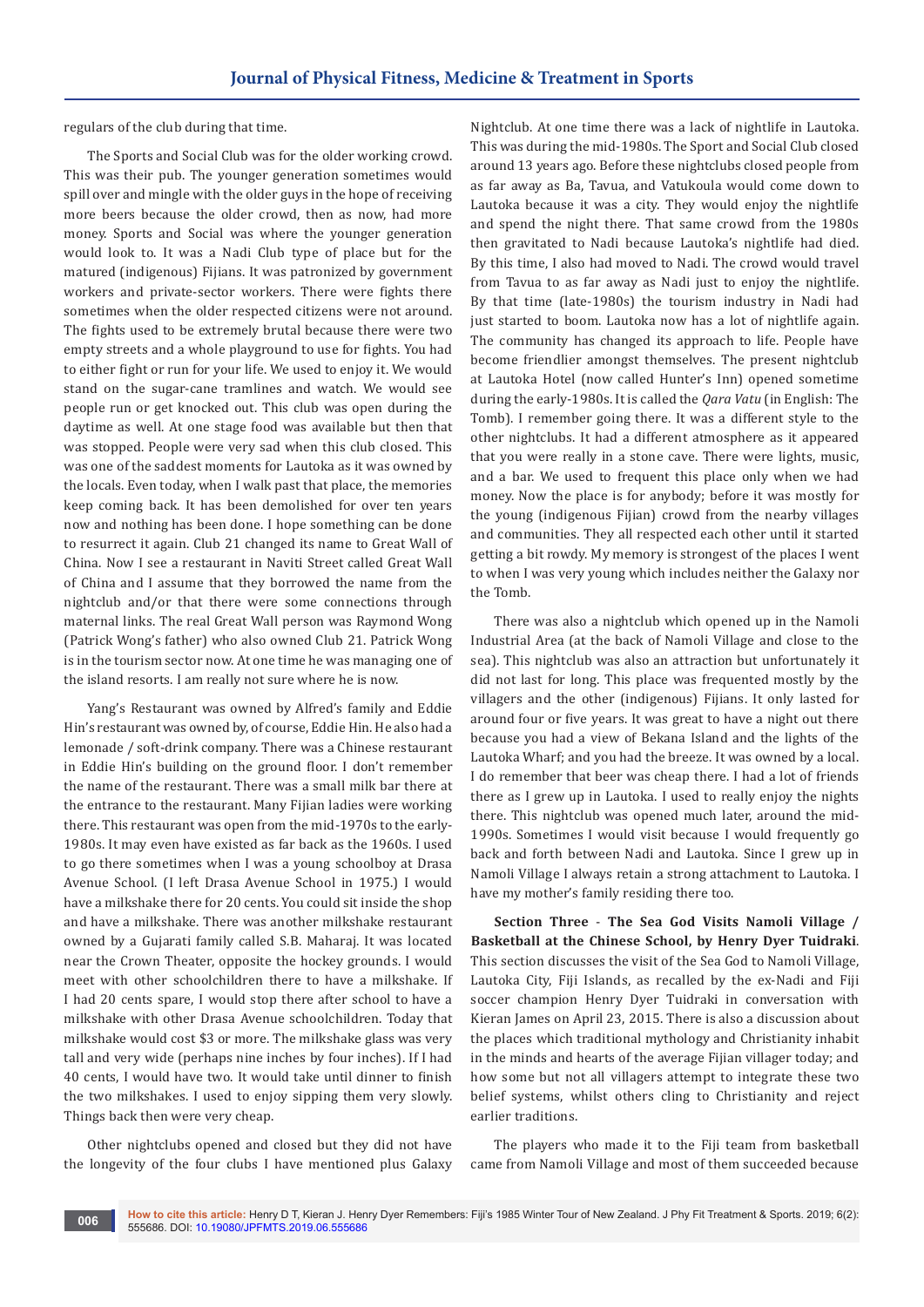of their early years at the Chinese School's basketball court. (The Chinese School is located opposite Namoli Village on the other side of Namoli Avenue.) They played with the Chinese basketball team from Lautoka. Then they formed a team of their own. Players such as Apolosi Tora made it into the Fiji team. Of the ladies there was Kesaia and Mere Satala. They made the team because the Chinese community was very small, and the Chinese could not make up two teams for training. So, the village boys would make up the numbers for the second team. The village ladies got involved because of their interest but the Chinese ladies did not participate. Therefore, the Chinese School basketball court made some impact into the lives of the Namoli youth at one stage back then. Their interest was very high. We used to stand on the side-lines near the seaside watching until it was so dark, we could not see the ball. It was just a wire-fence at that time. They let us in because we were also contributing to guarding the school. Now there is a brick wall there but then it was just wire. We played until dark or until you could not see the ball. If it was a full moon, I remember we played for much longer. I played just for fun but there were much better players than me who understood the game more and had the rhythm for the game. The first basketball team started way before the 1970s. I started using the court as a child in the early-1970s.

The Chinese School is one of the oldest schools in Lautoka. Back then for a (non-Indian) local to school in the Chinese School it was an unusual event. We knew the culture of the Chinese education system there. Behind the Chinese School, where the minibus stand is located today (on Tukani Street), there were bushes and a wild guava plantation. Figure 6 shows two young children inside the Chinese School compound in Lautoka City in more recent times. (The author's daughter Nicoleta James is on the right.) The basketball court, which still exists today, is located directly behind the cameraperson.



**Figure 6:** Two young children inside the Chinese School compound in Lautoka City in more recent times. (The author's daughter Nicoleta James is on the right).

Fiji has a long history of the sea gods and as kids we knew about this because, being brought up by the sea at Namoli Village, there was this young woman (just a little older than us) who, at twilight of the evening, was possessed by the sea god who appeared on land. He was the sea god of the low tide. We had to take this young woman to her family. They asked the sea god to please leave her alone. They did the Fijian ceremony and asked the sea god: "Why are you giving the young child trouble?" He answered back through the young woman saying: "You are all making too much noise at the place where I surfaced [i.e. the basketball court at the Chinese School]." I experienced this myself. The sea god's name was *Rateciyavi* (meaning "the twilight low tide.") Twilight was the time when he came up to the surface.

Straight after this incident the Chinese School became empty at that time of the evening. The belief was really high, and sports training used to be affected. This continued until such a time as some stronger boys came through who said not to believe in it and to carry on training regardless. The girl was set free and the devil disappeared. The sea god used to attract the women more. He used to choose the pretty women in particular as his victims. I remember that Namoli Village was full of belief because many strange things occurred there.

Sometimes when you are a young teenager (aged 14 to 16 years) you want to explore what life is all about. We used to walk around the streets of Lautoka and we were open to all kinds of mischief. However, belief in the ancestral gods was always there in the back of our minds.

The Fijians believe that, before Christianity came, they had their own ancestral gods. Those gods had power and gave them strength. The Christians today (the orthodox ones) treat the Fijian ancestral gods as demons. However, the real native *Taukei*  person (the hardcore villager) still believes that the ancestral gods exist even though he goes to church. He can mix them with the Christian God in his understanding of the world. However, the (indigenous) Fijians who are really into Christian belief opt to stay away from mixing the two gods. They can mix the two, but they opt not to because it is a very dangerous thing. They know that it is a demon. While walking in the streets of Lautoka we would be talking about all the collective stories from our individual families. We would be talking about different episodes of the gods. It used to be really scary while walking the streets of Lautoka. There were very few lights on the streets then. When we reached the villages, we used to just split up and run to our individual houses. We were afraid that the demons were waiting for us. Sometimes we would crash into the front door.

Talking about the ancestral gods, I had to spend one of my school holidays with my grandma's household at Tukuvuci. This is close to the Fiji Bitter beer factory. At this same time, as soon as it was dark, my grand-mum (the mother of the Ratudradra brothers) would tell her grandchildren to run up a small hill with a kerosene lantern for 40 meters. She would tell us to run down with the lantern again. She would say: "He's there." We would say: "Who's there?" She would tell us: "Look towards the hills" (Tavakubu Hills and beyond). Up above the pine trees we would see a light floating over the ridges and the trees in the dark. She would tell us: "There, you see he is playing with us." As a child,